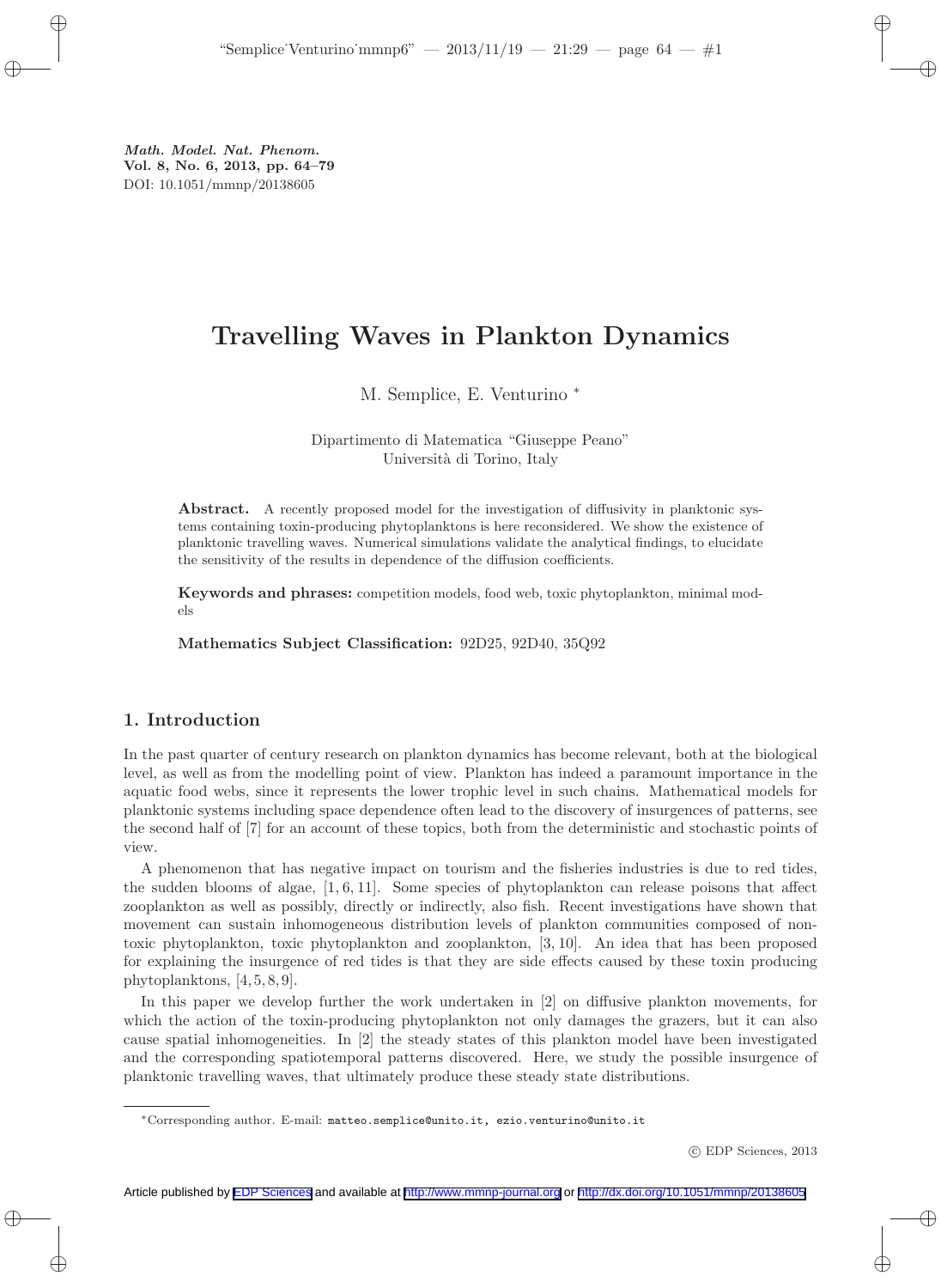The results show that when a new species appears at a single location in a system that is at equilibrium, it may originate an invading wave. We confirm previous findings and exhibit traveling waves that leave behind them the non spatially-uniform coexistence equilibrium of the toxic model.

The paper has the following structure. The next Section presents the model, which is analysed in Section 3. Travelling waves are investigated in Section 4 for the nontoxic model and in Section 5 for the toxic one. Then numerical simulations follow, to substantiate and extend the analytical findings. The sensitivity of the results on the diffusion coefficients is also investigated.

## 2. The population model

We consider a model for three interacting plankton species of the form:

$$
\frac{\partial p_k}{\partial t} = f_k(\mathbf{p}) + D_k \Delta p_k, \qquad k = 1, 2, 3 \tag{2.1}
$$

where  $\Delta$  represents the Laplacian and  $\mathbf{p}(t,x) = (p_1(t,x), p_2(t,x), p_3(t,x))$  are the densities of each population at location x in space,  $D_k$  are diffusion coefficients and the reaction terms described by  $f_k$  model the interactions among the populations. Since (2.1) represents a population model, the densities must be nonnegative,  $p_i(t, x) \ge 0$ ,  $i = 1, 2, 3$  for  $(t, x) \in {\mathbf{R}^+ \times \mathbf{R}^+}$ , as well as the initial conditions,  $p_i(0, x) = p_i^{(0)}(x)$ where the latter represent given functions.

More precisely we consider the model studied in [2] where  $p_1$  and  $p_2$  are phytoplankton species and  $p_3$ reprents zooplankton that feeds on the other two. In [2] two versions of the model are considered: the case where  $p_2$  is toxic for the zooplankton is compared to the standard situation.

$$
f_1^{\text{(std)}}(\mathbf{p}) = f_1^{\text{(tox)}}(\mathbf{p}) = p_1 \left[ r_1 \left( 1 - \frac{p_1 + \psi_1 p_2}{K} \right) - \alpha_1 p_3 \right]
$$
  
\n
$$
f_2^{\text{(std)}}(\mathbf{p}) = f_2^{\text{(tox)}}(\mathbf{p}) = p_2 \left[ r_2 \left( 1 - \frac{p_2 + \psi_2 p_1}{K} \right) - \alpha_2 p_3 \right]
$$
  
\n
$$
f_3^{\text{(std)}}(\mathbf{p}) = p_3 \left( \beta p_1 - c + \delta p_2 \right)
$$
  
\n
$$
f_3^{\text{(tox)}}(\mathbf{p}) = p_3 \left( \beta p_1 - c - \frac{\theta p_2^2}{m + p_2} \right)
$$
  
\n(2.2)

In these models it is assumed that both harmless and toxic phytoplankton live in the same environment and share common resources, for which the first two equations in (2.2) exhibit the same carrying capacity K. They do reproduce at different rates, however. Respectively, the latter are  $r_1$  and  $r_2$ . The coefficient  $\psi_1$ measures in a sense the competition ability of the phytoplankton  $p_2$  over the phytoplankton population  $p_1$ , or in other words the damage that the former inflicts to the latter. A similar description holds conversely for  $\psi_2$ . The parameters  $\alpha_i$ ,  $i = 1, 2$  represent the grazing rates of zooplankton over each phytoplankton population. The  $p_1$  biomass is then converted into new zooplankton via the uptake rate  $\beta$ . The natural zooplankton mortality is denoted by  $c$ . The last terms in the last two equations of  $(2.2)$  differ in sign, as they model two different situations. The former describes the standard situation,  $p_2$  is converted into new zooplankton biomass at rate  $\delta$ . The latter instead states that toxic phytoplankton kills the zooplankton at rate  $\theta$ . In this case, also the functional form is different. In [2] the linear form has been chosen for the standard case, while the multiplier

$$
\frac{p_2}{m+p_2}
$$

has the form of a Holling type II response function, where m represents the half-saturation constant. Thus it tends to vanish for a small toxic phytoplankton population, while it exhibits a saturation phenomenon when the population becomes very large. Hence, the multiplier is not constant, but an implicit nonlinear function of time. The reason might be due to the fact that for the poison to be effectively released, a small number of toxic phytoplankton is not sufficient. At the same time, when the harmful phytoplanktons are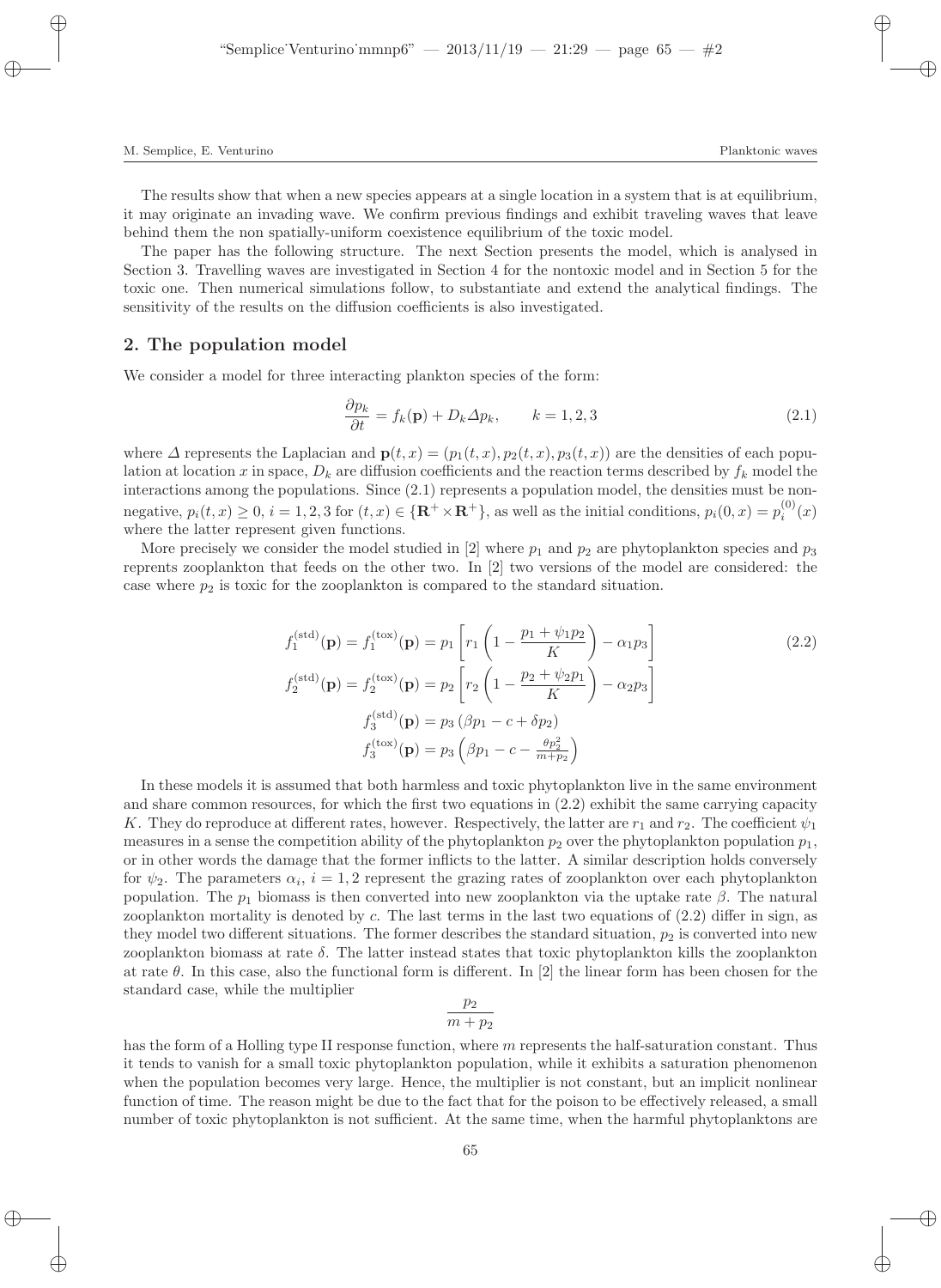

Figure 1. Threshold values of the diffusion coefficients for the stability of the spatially stable uniform coexistence equilibrium in the toxic model. Left: threshold for  $D_1$  as a function  $D_2$  and  $D_3$ . Right: threshold for  $D_2$  as a function  $D_1$  and  $D_3$ . In the shaded region on the right, the stable coexistence equilibrium in always non-uniform.

in large numbers, the assumption in  $(2.2)$  is that there is a maximal toxin release rate. Other options could have been simply again a linear rate or, alternatively, a Holling type II response function, for which the square in the numerator would not appear in the last equation of (2.2). Taking these models from the available literature, in this paper we investigate how the spatial configurations of these systems evolve in time, disregarding the fact that they do not contain the same functional response.

In [2] it is shown that both models admit a spatially uniform stable state corresponding to a nontrivial coexistence equilibrium of the three species, but that in the scenario where the second phytoplankton species is toxic, this is stable only if the mobility  $D_1$  of the nontoxic prey is smaller than a threshold value that depends on the parameters in the reaction terms and on the other two diffusion coefficients. Figure 1 depicts such threshold as a function of  $D_2$  and  $D_3$  for the values of the parameters used in [2] and in the numerical tests of this paper (see Sec. 6)

## 3. Travelling waves

In this paper we concentrate on the regimes where a spatially uniform coexistence equilibrium is spatially stable, i.e. we restrict to  $D_1$  small enough in the toxic scenario, and show that travelling wave solutions representing the invasion of the spatial domain by the  $p_2$  species are allowed in the model.

By travelling wave solution we mean a solution of the form

$$
p_k(t, x) = \hat{p}_k(x - vt) = P_k(s)
$$
\n(3.1)

for some constant speed v with  $\hat{p}_k$  constant away from the origin and "linking" the initial data with the stable equilibrium:

$$
\lim_{\xi \to -\text{sgn}(v) \cdot \infty} \hat{p}_k(\xi) = p_k^{\text{eq}} \qquad \lim_{\xi \to +\text{sgn}(v) \cdot \infty} \hat{p}_k(\xi) = p_k^{\text{initial}}
$$

Ecologically, this means that the appearence of individuals of the  $p_2$  population, for instance, in a given domain (where  $p_1$  and  $p_3$  are in equilibrium) gives rise to an invasion front moving at constant speed and separating the initial state (ahead of the front) and the nontrivial equilibrium (behind the front).

On differentiating (3.1) we have

$$
\frac{\partial \hat{p}_k}{\partial t} = -v P'_k, \quad \frac{\partial^2 \hat{p}_k}{\partial x^2} = P''_k
$$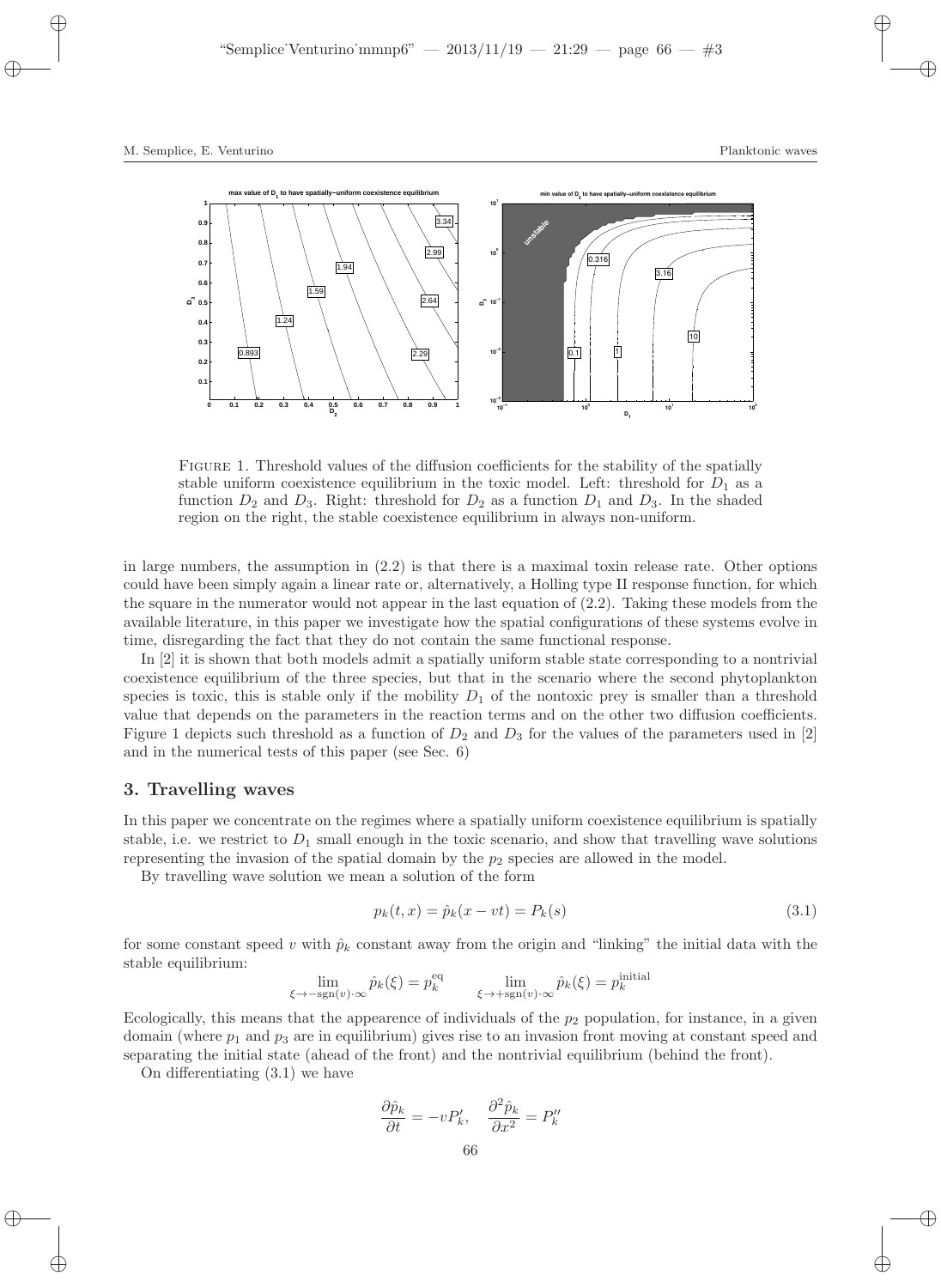$$
-vP'_1 = P_1 \left[ r_1 - \frac{r_1}{K} \left( P_1 + \psi_1 P_2 \right) - \alpha_1 P_3 \right] + D_1 P''_1
$$
  

$$
-vP'_2 = P_2 \left[ r_2 - \frac{r_2}{K} \left( P_2 + \psi_2 P_1 \right) - \alpha_2 P_3 \right] + D_2 P''_2
$$
 (3.2)

while the third equation in the non-toxic case is

$$
-vP'_3 = P_3[\beta P_1 + \delta P_2 - c] + D_3 P''_3 \tag{3.3}
$$

and in the toxic case instead is

$$
-vP'_3 = P_3 \left[ \beta P_1 - \frac{\theta}{m+P_2} P_2^2 - c \right] + D_3 P_3''.
$$
 (3.4)

Defining  $Q_k = P'_k$  for  $k = 1, 2, 3$ , we obtain the systems

$$
P'_{k} = Q_{k}
$$
\n
$$
Q'_{1} = \frac{1}{D_{1}} P_{1} \left[ \alpha_{1} P_{3} + \frac{r_{1}}{K} \left( P_{1} + \psi_{1} P_{2} \right) - r_{1} \right] - \frac{v}{D_{1}} Q_{1}
$$
\n
$$
Q'_{2} = \frac{1}{D_{2}} P_{2} \left[ \alpha_{2} P_{3} + \frac{r_{2}}{K} \left( P_{2} + \psi_{2} P_{1} \right) - r_{2} \right] - \frac{v}{D_{2}} Q_{2}
$$
\n
$$
Q'_{3} = \frac{1}{D_{3}} P_{3} \left[ c - \beta P_{1} - \delta P_{2} \right] - \frac{v}{D_{3}} Q_{3},
$$
\n
$$
(3.5)
$$

in the non-toxic case and instead for the toxic case

$$
P'_{k} = Q_{k}
$$
\n
$$
Q'_{1} = \frac{1}{D_{1}} P_{1} \left[ \alpha_{1} P_{3} + \frac{r_{1}}{K} (P_{1} + \psi_{1} P_{2}) - r_{1} \right] - \frac{v}{D_{1}} Q_{1}
$$
\n
$$
Q'_{2} = \frac{1}{D_{2}} P_{2} \left[ \alpha_{2} P_{3} + \frac{r_{2}}{K} (P_{2} + \psi_{2} P_{1}) - r_{2} \right] - \frac{v}{D_{2}} Q_{2}
$$
\n
$$
Q'_{3} = \frac{1}{D_{3}} P_{3} \left[ c - \beta P_{1} + \frac{\theta}{m + P_{2}} P_{2}^{2} \right] - \frac{v}{D_{3}} Q_{3}.
$$
\n(3.6)

## 4. Waves for the non-toxic model

We investigate the equilibria of (3.5) at first. For all of them we must have  $Q_k = 0$ , and then seek the population levels  $P_k$  that annihilate the right hand sides of the system. Restricting just to the  $P_1-P_2-P_3$ phase subspace, we find the points  $X_0 \equiv (0, 0, 0), X_1 \equiv (K, 0, 0), X_2 \equiv (0, K, 0)$ , always feasible,

$$
X_3 \equiv \left(0, \frac{c}{\delta}, \left(1 - \frac{c}{\delta K}\right) \frac{r_2}{\alpha_2}\right), \quad X_4 \equiv \left(\frac{c}{\beta}, 0, \left(1 - \frac{c}{\beta K}\right) \frac{r_1}{\alpha_1}\right),\,
$$

which are feasible respectively for

$$
\delta K > c \tag{4.1}
$$

and

$$
\beta K > c. \tag{4.2}
$$

We find also

$$
X_5 \equiv \left(\frac{K}{\Delta}(1-\psi_1), \frac{K}{\Delta}(1-\psi_2), 0\right), \quad \Delta = 1 - \psi_1 \psi_2
$$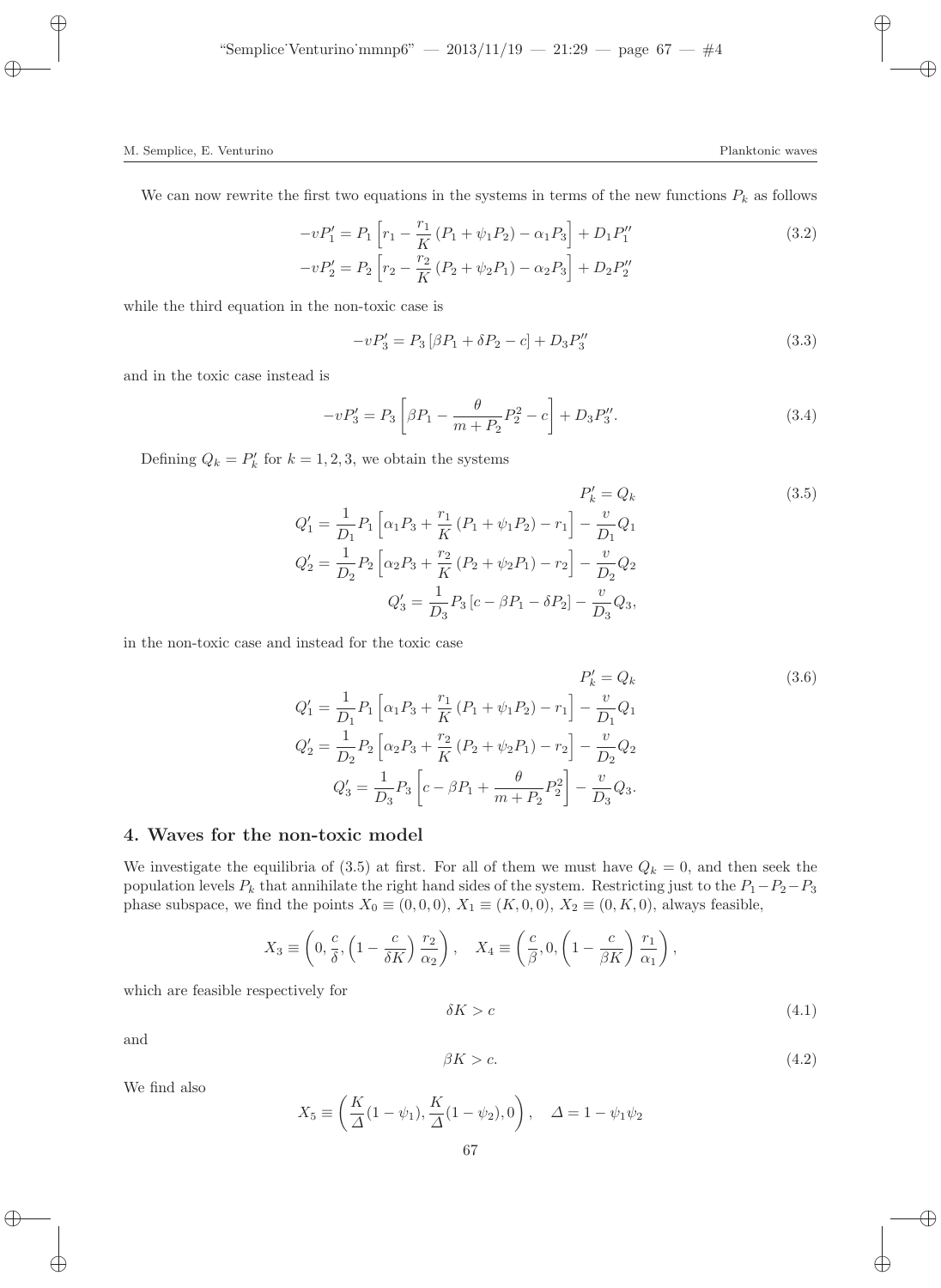$$
1 > \psi_1, \quad 1 > \psi_2; \quad 1 < \psi_1, \quad 1 < \psi_2. \tag{4.3}
$$

In addition there is the point  $X_6$  with all populations at nonzero levels.

The Jacobian of (3.5) in the phase space  $P_1 - P_2 - P_3 - Q_1 - Q_2 - Q_3$  is a partitioned matrix in  $3 \times 3$ blocks

$$
J = \begin{pmatrix} O & I \\ A & B \end{pmatrix} \tag{4.4}
$$

.

where

$$
A = \begin{pmatrix} A_{11} & \frac{r_1 \psi_1}{KD_1} P_1 & \frac{\alpha_1}{D_1} P_1 \\ \frac{r_2 \psi_2}{KD_2} P_2 & A_{22} & \frac{\alpha_2}{D_2} P_2 \\ -\frac{\beta}{D_3} P_3 & -\frac{\delta}{D_3} P_3 & A_{33} \end{pmatrix}
$$

with

$$
A_{11} = \frac{1}{D_1} \left( \alpha_1 P_3 + r_1 \frac{2}{K} P_1 + \frac{r_1 \psi_1}{K} P_2 - r_1 \right),
$$
  
\n
$$
A_{22} = \frac{1}{D_2} \left( \alpha_2 P_3 + r_2 \frac{2}{K} P_2 + \frac{r_2 \psi_2}{K} P_1 - r_2 \right),
$$
  
\n
$$
A_{33} = \frac{1}{D_3} \left( c - \beta P_1 - \delta P_2 \right),
$$

and

$$
B = \text{diag}\left(-\frac{v}{D_1}, -\frac{v}{D_2}, -\frac{v}{D_3}\right).
$$

Exchanging the pairs of rows and columns 2 and 4, then 4 and 6, followed by a block interchange of the last two rows and columns, and finally exchanging the rows and columns 3 and 4, the matrix  $J - \lambda I$  is reduced to block form, in which each block is a 2 by 2 matrix. Its final form is as follows

$$
J - \lambda I = \begin{pmatrix} -\lambda & 1 & 0 & 0 & 0 & 0 \\ A_{11} & -\frac{v}{D_1} - \lambda & A_{12} & 0 & A_{13} & 0 \\ 0 & 0 & -\lambda & 1 & 0 & 0 \\ A_{21} & 0 & A_{22} & -\frac{v}{D_2} - \lambda & A_{23} & 0 \\ 0 & 0 & 0 & 0 & -\lambda & 1 \\ A_{31} & 0 & A_{32} & 0 & A_{33} & -\frac{v}{D_3} - \lambda \end{pmatrix}
$$

This corresponds also to a rearrangement of the vector of the unknown populations, as follows:  $(P_1, P'_1, P_2, P'_2, P_3, P'_3)^T$ . Although for our purposes the case of the origin is not very much interesting, we present it nevertheless, in order to better illustrate the procedure we use in the relevant cases that follow. At the origin, only the diagonal blocks in the Jacobian are nonzero,

$$
J - \lambda I = \begin{pmatrix} -\lambda & 1 & & & \\ -\frac{r_1}{D_1} - \frac{v}{D_1} - \lambda & & & \\ & -\frac{r_2}{D_2} - \frac{v}{D_2} - \lambda & & \\ & & -\lambda & 1 \\ & & & \frac{c}{D_3} - \frac{v}{D_3} - \lambda \end{pmatrix}.
$$

The determinant is thus the product of the determinants of each such block, giving therefore

$$
\[\lambda\left(\frac{v}{D_3} + \lambda\right) - \frac{c}{D_3}\] \Pi_{i=1}^2 \left[\lambda\left(\frac{v}{D_i} + \lambda\right) + \frac{r_i}{D_i}\right] = 0
$$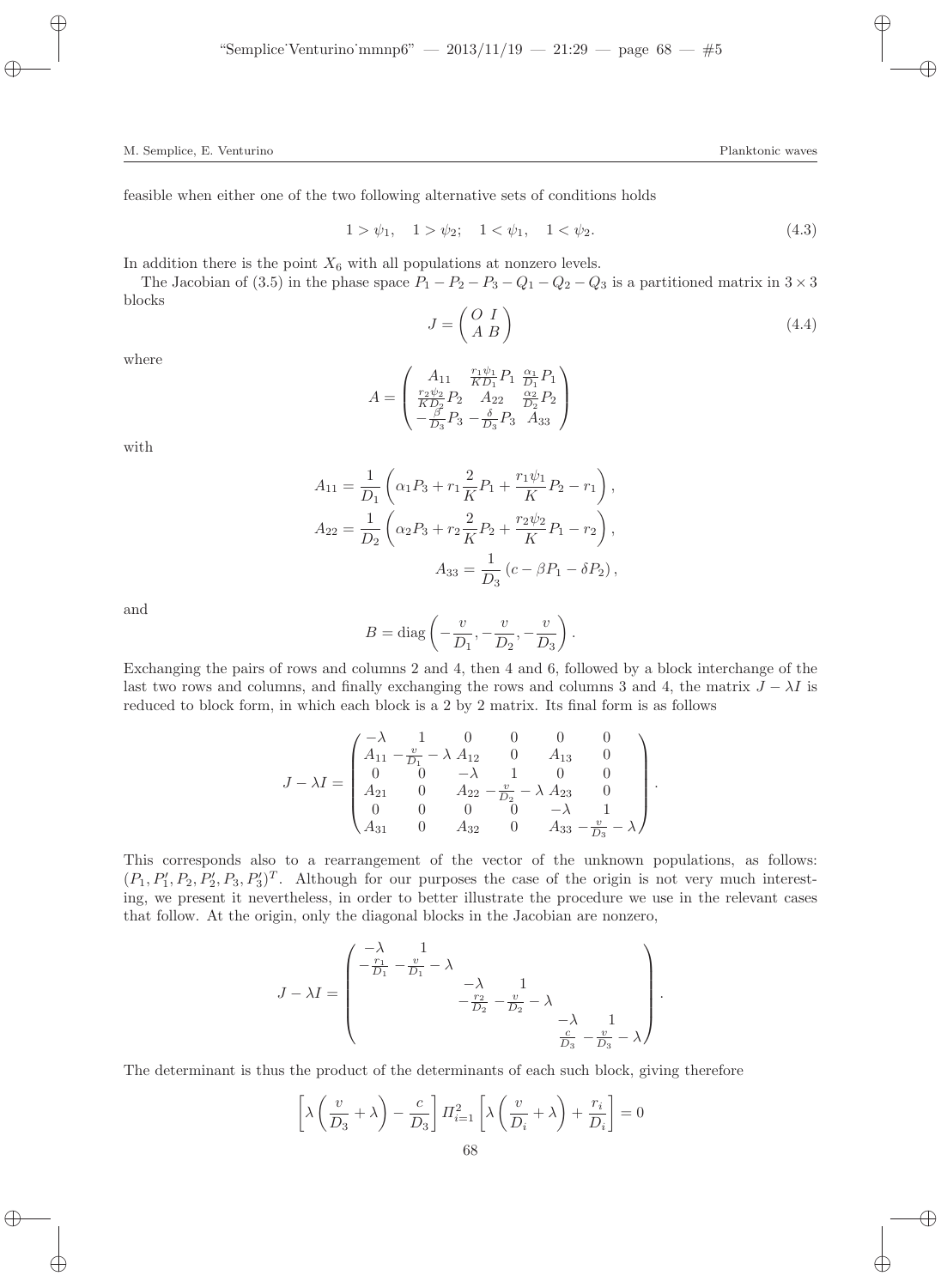$$
D_i \lambda^2 + v \lambda + r_i = 0,
$$

from which using Descartes' rule of signs, we thus find two negative roots. But from the last one, we have

$$
D_3\lambda^2 + v\lambda - c = 0,
$$

which instead has always a positive root. Thus we have shown the following result.

Proposition 4.1. The origin is unstable.

We have further:

**Proposition 4.2.**  $X_1$  and  $X_2$  are also unstable.

Proof. For these cases it is also easy to establish instability.

In fact for  $X_1$  we have  $A_{21} = A_{23} = A_{31} = A_{32} = 0$  and  $A_{11} = r_1 D_1^{-1}$ . With the same procedure we find that the Jacobian is a block upper triangular matrix, from which the eigenvalues again come from the  $2 \times 2$  diagonal blocks. In particular the equation

$$
D_1\lambda^2 + v\lambda - r_1 = 0,
$$

by Descartes' rule has one positive eigenvalue.

At  $X_2$  the Jacobian has the same structure as for  $X_1$ . Instead we have  $A_{31} = A_{32} = A_{12} = A_{13} = 0$ and  $A_{22} = r_2 D_2^{-1}$ , so that this time it is the equation

$$
D_2 \lambda^2 + v\lambda - r_2 = 0 \tag{4.5}
$$

that has a positive eigenvalue.

Remark 4.3. These results are somewhat expected, since they show that perturbing a system with no populations or only one by adding another one, the system will thrive.

Consider now  $X_3$ .

### **Proposition 4.4.**  $X_3$  is an unstable equilibrium point.

*Proof.* Since  $A_{12} = A_{13} = 0$ , here the Jacobian factorizes and the characteristic equation is the product of a quadratic and a quartic. The former,

$$
D_1\lambda^2 + v\lambda - D_1A_{11} = 0,
$$

has roots of uncertain sign, while the latter is

$$
\lambda^4 + a_3 \lambda^3 + a_2 \lambda^2 + a_1 \lambda + a_0 = 0. \tag{4.6}
$$

The coefficients  $a_k$ ,  $k = 0, \ldots 4$  are known. We provide here the most important ones:  $a_0 = A_{22}A_{33}$  –  $A_{23}A_{32}$  and

$$
a_3 = \frac{v}{D_2 D_3} (D_2 + D_3) > 0, \quad a_1 = -\frac{v}{D_2 D_3} (A_{22} + A_{33}) = -\frac{c r_2 v}{D_2 D_3 K \delta} < 0.
$$

In view of Descartes' rule, we have at least one negative and one positive root; the latter thus provides  $\Box$ instability.

Proposition 4.5.  $X_4$  is also unstable.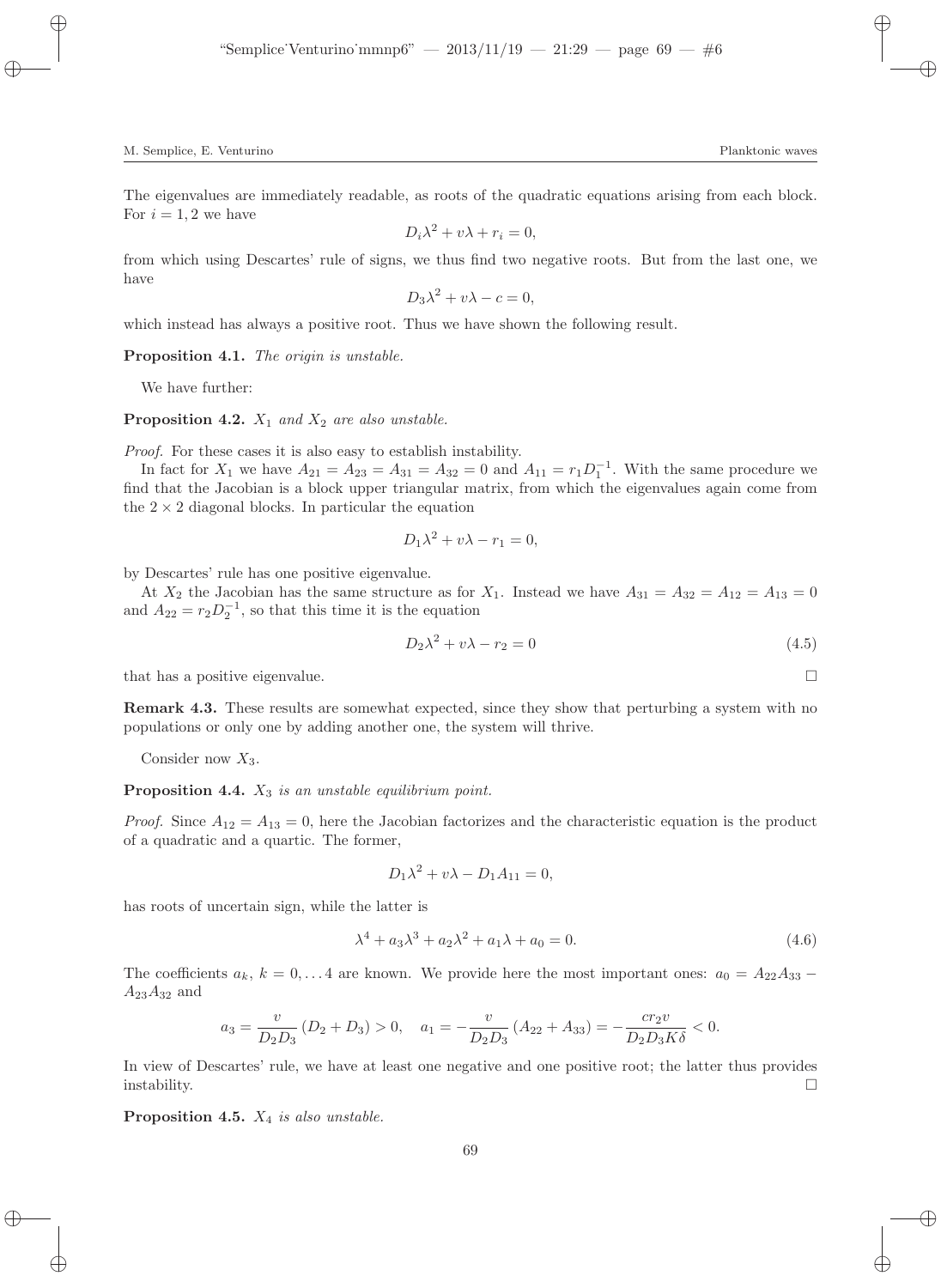*Proof.* We find  $A_{21} = A_{23} = 0$ , so that from the central block of the partitioned Jacobian a quadratic characteristic equation arises, with roots of uncertain sign

$$
D_2\lambda^2 + v\lambda - D_2A_{22} = 0.
$$

The remaining quartic is again (4.6). Its most important coefficients are  $a_0 = A_{11}A_{33} - A_{13}A_{31}$  and

$$
a_3 = \frac{v}{D_1 D_3} (D_1 + D_3) > 0, \quad a_1 = -\frac{v}{D_1 D_3} (A_{11} + A_{33}) = -\frac{c r_1 v}{D_1 D_3 K \beta} < 0.
$$

In view of Descartes' rule, we again find at least one negative and one positive root; the latter thus provides instability.

**Proposition 4.6.**  $X_5$  is an unstable equilibrium.

*Proof.* Note that  $A_{31} = A_{32} = 0$ , so that again the Jacobian factorizes. The quadratic characteristic equation is now

$$
D_3\lambda^2 + v\lambda - D_3A_{33} = 0.
$$

but the signs of the roots are not clear. The quartic originating from the remaining part of the Jacobian is once more (4.6). Again, we provide the coefficients whose signs are known,  $a_0 = A_{11}A_{22} - A_{12}A_{21}$ ,

$$
a_3 = \frac{v}{D_1 D_2} (D_1 + D_2) > 0, \quad a_1 = -\frac{v}{D_1 D_2} (A_{11} + A_{22}).
$$

Here, observe that the feasibility conditions (4.3) imply that  $A_{11} > 0$  and  $A_{22} > 0$ , because we have

$$
A_{11} = \frac{r_1}{D_1 \Delta} (1 - \psi_1), \quad A_{22} = \frac{r_2}{D_2 \Delta} (1 - \psi_2).
$$

Thus  $a_1 < 0$  and by Descartes' rule, there is at least one negative and one positive root, for which instability follows.  $\Box$ 

Thus, all the boundary equilibrium points in the six-dimensional phase space are unstable, so that any trajectory leaving near them has to remain away from the coordinate hyperplanes.

To complete our analysis, we need to show that the trajectories emanating from these unstable equilibria remain in the feasible region.

Proposition 4.7. The trajectories originating from the unstable boundary equilibria enter into the feasible orthant  $\{(P_1, P_2, P_3) : P_i \geq 0, i = 1, 2, 3\}.$ 

*Proof.* Let us consider first the origin. Let  $\lambda^* > 0$  be the positive eigenvalue, which originates from the lower right block of the Jacobian. Evidently,  $(J - \lambda^* I) \mathbf{u} = \mathbf{0}$  will give a nontrivial solution with  $u_i = 0$ , for  $i = 1, \ldots 4$ , because  $\lambda^*$  is not an eigenvalue of the other two diagonal blocks. In the bottom right block of  $J - \lambda^* I$ , however, the two rows are linearly dependent. We delete the second one, and are left with the equation  $-\lambda^* u_5 + u_6 = 0$ , which in terms of our original variables is  $-\lambda^* P_3 + Q_3 = 0$ , and finally, recalling the definition of  $Q_3$ , it becomes the differential equation  $P'_3 = \lambda^* P_3$ . Its solution is therefore  $P_3(s) = P_3(0) \exp(\lambda^* s)$ . Thus any trajectory leaving from a point near the origin has to lie away from the coordinate hyperplanes, because of the instability of the equilibrium, but it also must remain within the feasible region because biologically we must take the initial condition in this domain,  $P_3(0) > 0$ .

Because of the upper triangular block structure of the Jacobian, for the equilibria  $X_1$  and  $X_2$  the proof follows the same steps, in turn giving two differential equations whose solutions respectively are  $P_1(s) = P_1(0) \exp(\lambda^* s)$  and  $P_2(s) = P_2(0) \exp(\lambda^* s)$ .

At the equilibria  $X_3$ ,  $X_4$  and  $X_5$ , the positive eigenvalue  $\lambda^* > 0$  is a root of a quartic equation stemming therefore from a suitable  $4 \times 4$  submatrix J of J. To be specific, let us take the case of  $X_5$ .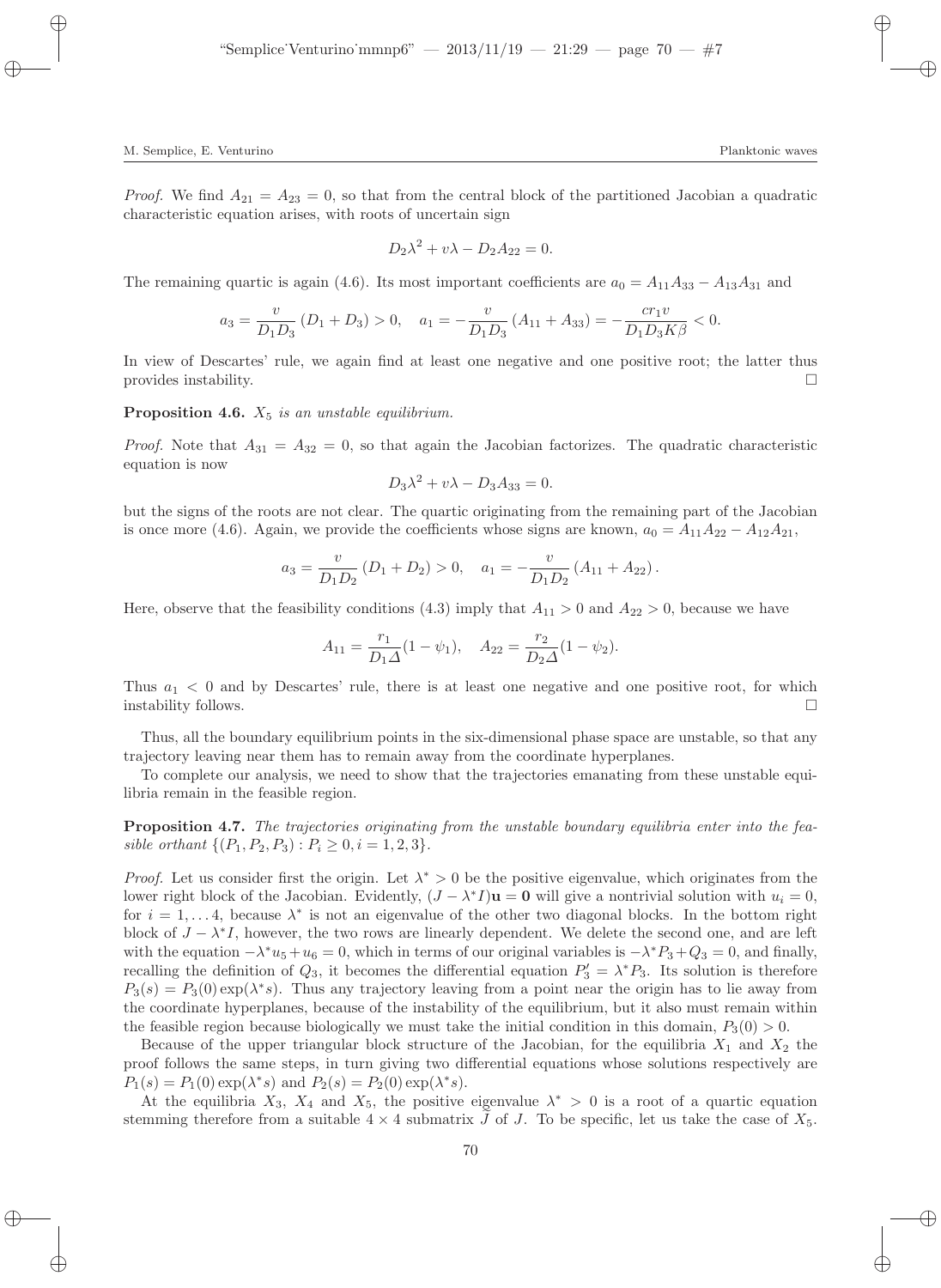The submatrix is the top right  $4 \times 4$  block of J. If  $\lambda^*$  is an eigenvalue coming from this submatrix, then  $P_3 = 0.$ 

As remarked earlier in Proposition 4.6, the eigenvalues arising from the bottom right block could be of opposite sign, or both negative. In the former case, as argued above, let us take  $\lambda_{+} > 0$ . A sufficient condition for this to occur would be

$$
[c(1 - \psi_1 \psi_2) - \beta K(1 - \psi_1) - \delta K(1 - \psi_2)]\Delta > 0.
$$

We have the equation  $P'_3 = \lambda_+ P_3$ , whose solution is always positive,  $P_3(s) = P_3(0) \exp(\lambda_+ s)$ , so that the trajectory coming out of the equilibrium remains in the first orthant. If both eigenvalues are negative,  $\lambda_+$  < 0, the same equation shows that  $P_3$  approaches zero with positive values. But the plane  $P_1 - P_2$ cannot be crossed because of the existence and uniqueness theorem for ordinary differential equations. The trajectory approaching  $X_5$  will then move away from it along a direction parallel to the  $P_1 - P_2$ plane, given by the eigenvector relative to the positive eigenvalue  $\lambda^*$  of the quartic characteristic equation of the submatrix  $J$ . Thus, the trajectory coming out of the steady state remains in the feasible region.

The cases for the other two equilibria  $X_3$  and  $X_4$  are treated in a similar way. Note that sufficient conditions for having  $\lambda_+ > 0$  in these cases are respectively  $\psi_1 c \geq \delta K$ , for  $X_3$  and  $\psi_1 c \geq \beta K$ , for  $X_4$ . These combined with the feasibility conditions (4.1) and (4.2) gives possible ranges for the zooplankton mortality to ensure positivity of one eigenvalue

$$
\frac{\delta K}{\psi_1} < c < \delta K; \quad \frac{\beta K}{\psi_2} < c < \beta K. \tag{}
$$

Therefore we have demonstrated that the necessary conditions of existence of travelling waves are satisfied. They would originate by perturbing anyone of these boundary equilibrium points and progress toward points in the phase space in which all the populations have nonzero values. In particular, they would reach the interior coexistence equilibrium, when the latter is stable.

#### 5. Waves for the toxic model

Now we examine (3.6). In this case the equilibrium  $X_3 = (0, P_2, P_3)$  is never feasible, contrary to the former case, while all the other ones present in (3.5) arise here too. As for the other equilibria, we find again the very same points  $X_0$ ,  $X_1$ ,  $X_2$ ,  $X_4$  and  $X_5$ . The coexistence point instead is different, in fact a double equilibrium stemming from the roots of a quadratic equation, see [2] for more details.

The Jacobian (4.4) changes only in some elements of the last row of A, which now becomes

$$
\left[A_{31}\widetilde{A}_{32}\widetilde{A}_{33}\right] \equiv \left[-\frac{\beta}{D_3}P_3 \quad \frac{\theta}{D_3}P_2P_3\left(\frac{2}{m+P_2}-\frac{P_2}{(m+P_2)^2}\right) \quad \frac{1}{D_3}\left(c-\beta P_1+\frac{\theta}{m+P_2}P_2^2\right)\right]
$$

The main result of this Section parallels the findings of the former one.

#### **Proposition 5.1.** All the equilibria lying on the boundary of the six dimensional phase space are unstable.

Proof. The origin is unstable, we get the same Jacobian as in the former case.

For  $X_1$ , we find  $A_{31} = 0$ ,  $A_{32} = A_{32} = 0$ ,  $A_{33} = A_{33}$ , so that the eigenvalue analysis remains the same. At  $X_2$  the positive eigenvalue comes from the equation  $(4.5)$  which is unchanged, and therefore the instability result still holds.

At  $X_4$  we find  $A_{32} = 0$ ,  $A_{33} = A_{33} = 0$ , and the relevant coefficients of the characteristic equation  $(4.6)$ , in this case denoted by  $\tilde{a}_i$ , coincide with the ones for the non toxic model,

$$
\widetilde{a}_1 = a_1 = -\frac{c r_1 v}{D_1 D_3 K \beta} < 0, \quad \widetilde{a}_3 = a_3 = \frac{v}{D_1 D_3} (D_1 + D_3) > 0,
$$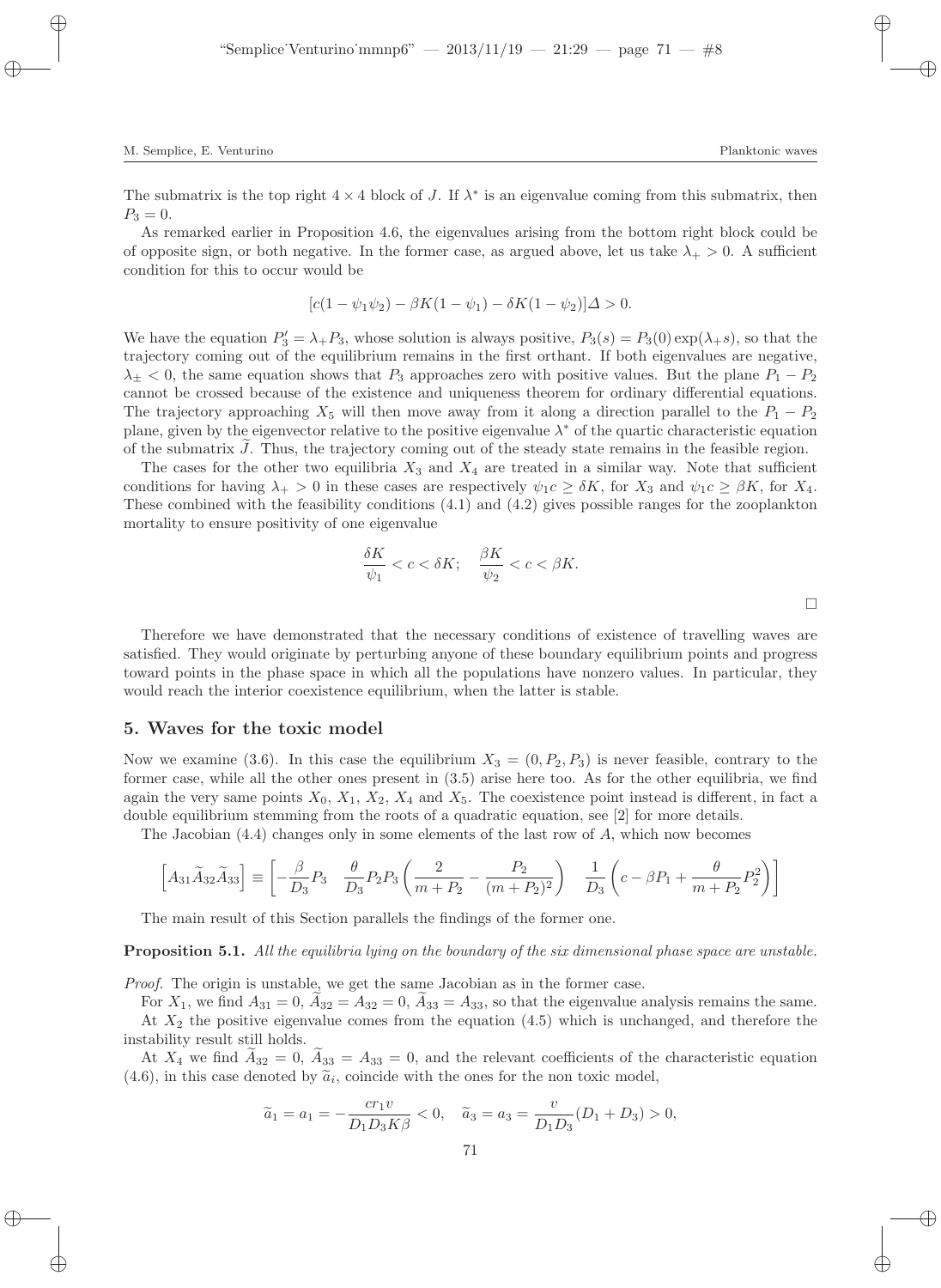so that again we have at least one positive and one negative eigenvalue.

For  $X_5$  again  $A_{32} = 0$  but  $A_{33} \neq A_{33}$ . In the quartic (4.6) there is no change in the two relevant coefficients, namely  $\tilde{a}_1 = a_1$  and  $\tilde{a}_3 = a_3$ . Hence the existence of at least one positive and one negative eigenvalue is ensured in this case as well. eigenvalue is ensured in this case as well.

Again, we have shown that all the boundary equilibria in the phase space are unstable, so that the trajectories must remain away from them. We address now the issue that the trajectories must remain in the feasible region.

Proposition 5.2. The trajectories originating from the unstable boundary equilibria enter into the positive orthant.

We omit the proof of this result, as it parallels the one of the nontoxic case.

## 6. Numerical results

In this section we confirm numerically the emergence of the travelling wave solutions studied earlier and investigate further situations that were not covered by the previous theoretical study.

Equations (2.2) are solved by means of a numerical scheme that employs a spatial discretization based on piecewise-linear continuous finite elements and a fully implicit timestepping scheme (Crank-Nicolson). Mass lumping is employed in order to avoid spurious oscillations arising from the reaction terms.

The parameters in the model are set to the same values used in the one dimensional simulations of [2], namely:  $\psi_1 = 0.6$ ,  $r_1 = 4.0$ ,  $\alpha_1 = 0.6$ ,  $\psi_2 = 0.8$ ,  $r_2 = 5.0$ ,  $\alpha_2 = 0.7$ ,  $K = 56.0$ , for the phytoplanktons and  $\beta = 0.4$ ,  $\delta = 0.08$ ,  $c = 3.0$ , for the zooplankton in the non-toxic case and  $\theta = 0.2$ ,  $m = 5.0$  in the toxic model. For both the non-toxic and the toxic model, simulations are generally performed in the  $[0, 100]$  spatial domain. The diffusion coefficients of the zooplankton is set as in [2] to  $D_3 = 0.1$ . The diffusion coefficients for both phytoplankton species are varied in order to investigate the dependence of the behaviour described here on the relative mobility of the species.

In order to confirm the existence of travelling waves, in each simulation we choose an unstable equilibrium  $E_r$  and set the initial value to be  ${\bf p}(x)|_{t=0} = E_r + \epsilon(x)$  where  $\epsilon(x)$  is a local perturbation whose role is to throw the system off equilibrium in a small neighborhood of the left domain boundary. The perturbation  $\epsilon(x)$  was always chosen to be nonzero only for one species and in particular for one of the species which is absent in  $E_r$ . In this way, all simulations presented in this section have the ecological interpretation of "invasion" by one species of an ecosystem where one or two other species already coexist in a spatially uniform equilibrium. If the solution is a travelling wave with  $\mathbf{p}(-\infty) = E_{\ell}$  and  $\mathbf{p}(+\infty) = E_r$ , for an equilibrium  $E_\ell \neq E_r$ , the invasion was successfull and the system moves towards the equilibrium  $E_{\ell}$  which includes a nonzero density of the new population. If, moreover, the solution of (2.2) with components equal to  $E_\ell$  is spatially homogeneous, at the left of the travelling wave we will observe a "flat" solution corresponding to the new equilibrium of the ecosystem that includes the newly arrived population.

#### 6.1. Existence of travelling waves

In the first set of tests we fixed  $D_1 = 1.0$  and  $D_2 = 0.5$  as in [2] in order to investigate the existence of travelling waves between different pairs of equilibria. We start from an empty environment (equilibrium  $E_0$ ) and show that a travelling wave linking  $E_0$  to  $E_1$  exist by setting the initial value to

$$
p_1(x) = e^{-x^2}
$$
  $p_2(x) = 0.0$   $p_3(x) = 0.0$  for  $x \in [0, 100]$ .

The top-left panel of Figure 2 shows a series of snapshots of the solution at increasing times. Of course only the first population is present and it tends to invade the whole domain, leaving behind the equilibrium  $E_1 = (56.0, 0.0, 0.0)$ . Similarly the top-right panel of Figure 2 shows the travelling wave solution corresponding to the invasion by a second phytoplankton species  $p_2$  of an environment where  $p_1$  is at the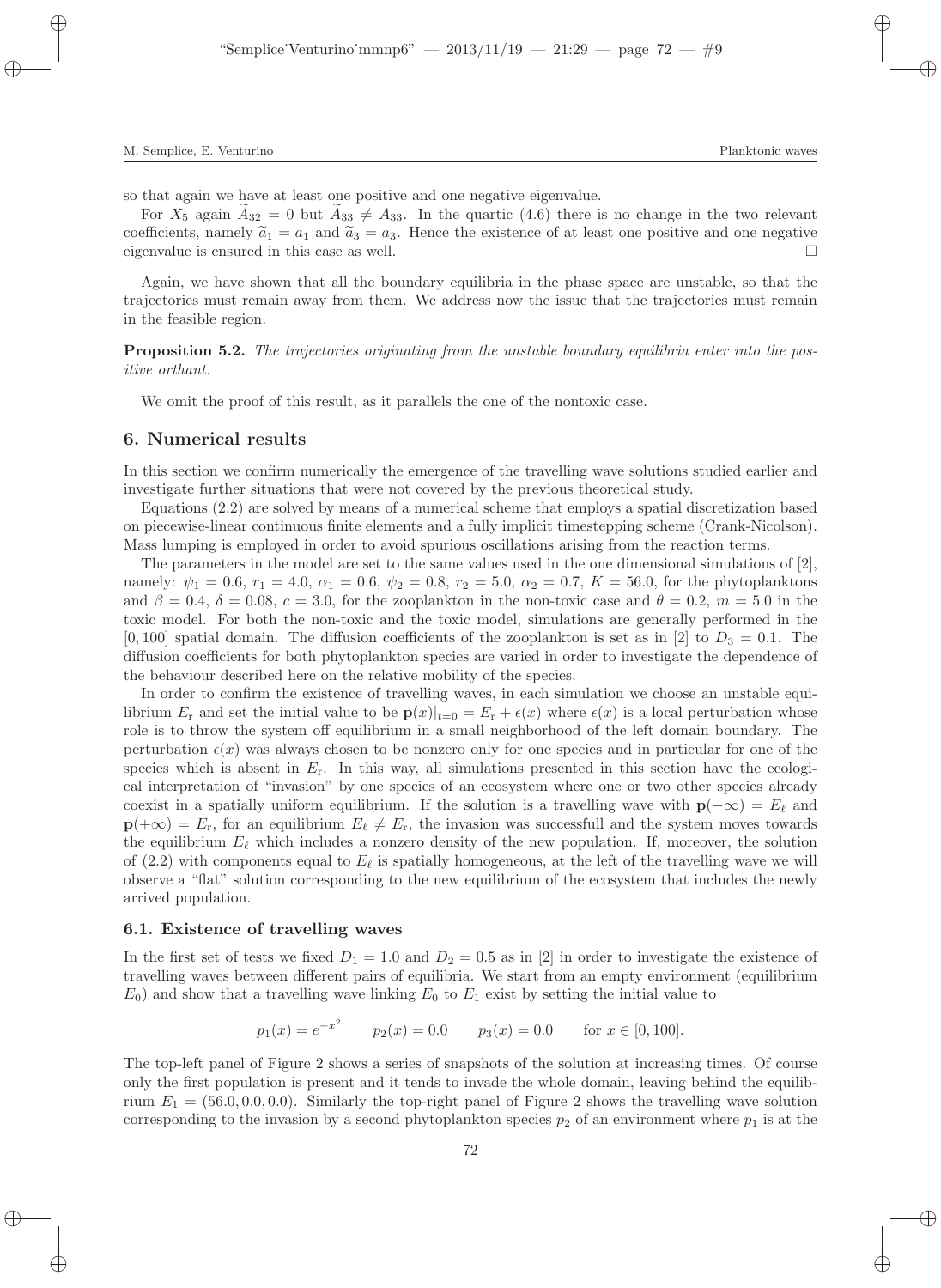

FIGURE 2. Travelling waves between spatially uniform stable equilibria  $(D_1 = 1.0, D_2 =$ 0.5,  $D_3 = 0.1$ ). Top: initial value and six snapshots up to  $t = 25$  for the invasion of  $p_1$ into an empty environment (right frame) and for the invasion of  $p_2$  into an environment where  $p_1$  is in equilibrium (left frame). Bottom: snapshot at  $t = 50$  for the invasion of  $p_3$  into an environment where  $p_1$  and  $p_2$  coexist in equilibrium.

spatially uniform equilibrium  $E_1$ . We remark that the speed of this wave is much slower than the previous one. Finally, these two kinds of waves are identical in both the toxic and in the non-toxic models, the third population  $p_3$  is in fact absent and thus no difference arise between the models.

The lower panels of Figure 2 show the transitions between  $E_5$  and  $E_*$ . The initial data are

$$
p_1(x) = 43.08
$$
  $p_2(x) = 21.54$   $p_3(x) = e^{-x^2}$  for  $x \in [0, 100]$ 

In this case, the interaction between  $p_2$  and  $p_3$  plays a role and thus the difference between the toxic and non-toxic model is apparent. However, for  $D_1 = 1$ , the spatially homogeneous internal equilibrium  $E_*$  is stable also for the toxic model and thus the travelling wave leaves behind a spatially homogeneous state, namely (5.47, 10.14, 5.29) for the non-toxic model (bottom left in the figure) and (11.75, 12.05, 4.41) for the toxic model (bottom right in the figure). The snapshots shown are taken at  $t = 50$  and the computational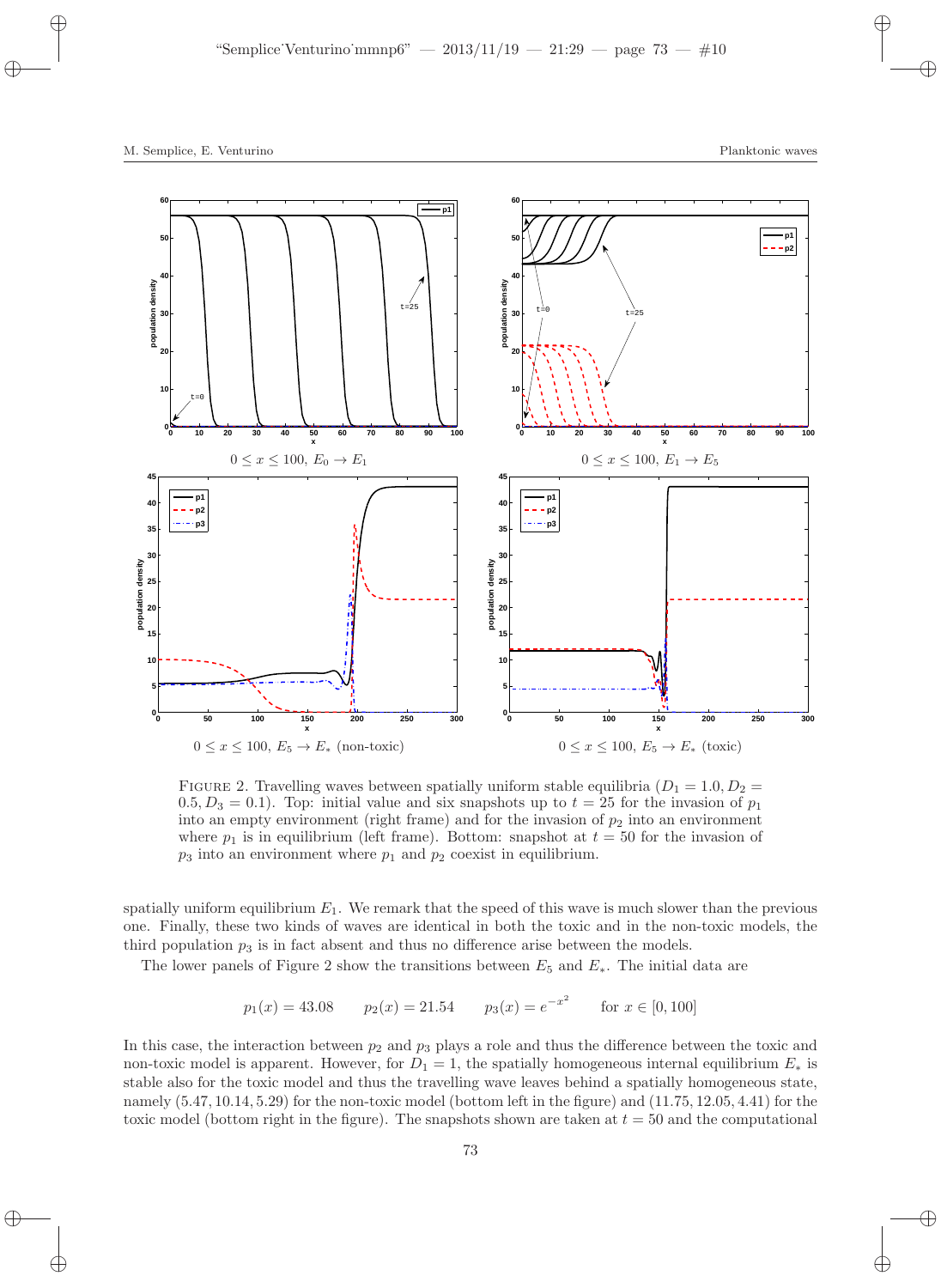domain has been enlarged to [0, 300] in order to show completely the whole transition, which has a much more complex shape than the previous ones.

#### 6.2. The role of the diffusion coefficient

Next we investigate the transition from  $E_4$  to  $E_*$  for both models, varying the diffusion coefficients  $D_1$ and  $D_2$ . Initial data were set as a small perturbation of  $E_4$ , namely:

$$
p_1(x) = 7.50 \qquad p_2(x) = e^{-x^2} \qquad p_3(x) = 5.77 \qquad \text{for } x \in [0, 100] \tag{6.1}
$$

The ecological interpretation of this initial condition is the arrival (from the left boundary at  $x = 0$ ) of a second phytoplankton species into an ecosystem where one phytoplankton and the zooplankton population already coexist in equilibrium. In all cases we observe the emergence of a travelling wave solution that represents the invasion of the ecosystem by the new phytoplankton population. The solution has a rightmoving front that separates the internal coexistence equilibrium  $E_*$  (on its left) and the unstable  $E_5$ equilibrium (on its right). The evolution of the travelling waves is rendered by a sequence of snapshots in Figure 3 for the cases of  $D_1 = 1$  (left) and  $D_1 = 100$  (right). One can note that the diffusion coefficient does not change the speed of the wave, but it influences the shape of the transition. This is even more evident in Figure 4, where the solutions at  $t = 60$  are compared for  $D_1$  ranging from 1 to 10<sup>3</sup>. In all four cases the "center" of the transition is located at around  $x = 50$ , while the width of the transition and the presence of oscillations inside it increases remarkably with the increase of the relative mobility of the species  $p_1$  with respect to the other ones. We also note that changing the value of  $D_2$  does not have significant effects on the shape of the waves.

In the toxic case, the situation is very different, since the initial datum (6.1) represents the arrival in the ecosystem of a phytoplankton species  $p_2$  on which the zooplankton  $p_3$  feeds but which is toxic for  $p_3$ . Depending on the value of the diffusion coefficients  $D_1$  and  $D_2$ , from [2] it is known when the internal equilibrium is spatially homogeneous. For  $D_2 = 0.5$  and  $D_3 = 0.1$ , the threshold for instability is found at  $D_1 = 1.02$ , while for  $D_1 = 1.0$  and  $D_3 = 0.1$ , the threshold for instability is found at  $D_2 = 0.23$ 

The left column of Figure 5 shows snapshots of the evolution in the case  $D_1 = 1$ . In this case, apart from the numerical values of the internal equilibrium, the solution is comparable with the non-toxic case shown in Figure 3. The right column of 5 shows snapshots of the evolution for a value of the diffusion coefficient  $(D_1 = 100)$  that is above the threshold for instability of the internal equilibrium. This situation is not covered by the theory exposed in the previous sections, but nevertheless we observe a sort of travelling wave, except that at the left of the transition the non spatially uniform equilibrium already observed in [2] emerges.

Figure 6 shows the solutions at  $t = 60$  for different values of the diffusion coefficients. For  $D_1 = 1$ we observe the appearence of the (stable) spatially uniform internal equilibrium, while for the other cases the solution at the left of the transition is stationary but not spatially uniform. The population densities present oscillations that alternate areas of high concentrations of the toxic species  $p_2$  with high concentrations of the zooplankton  $p_3$ . In areas where  $p_3$  is less present, also  $p_1$  has higher concentrations, due to reduced feeding by  $p_3$ . Increasing  $D_1$ , the wavelength of the spatial oscillations increases. It is remarkable that the mobility of  $p_1$ , on its own, can influence the wavelength of the oscillations between the populations  $p_2$  and  $p_3$ . The two lower panels of Figure 6 present the case where  $D_1$  is kept at the value used in  $[2]$ , but  $D_2$  is lowered below the instability threshold. We observe the emergence of another non spatially-uniform equilibrium, with characteristics similar to the ones observed above.

## 7. Conclusions

We investigate spatially-dependent models of the interaction between two phytoplankton species and one zooplankton population that feeds on the previous two. In particular we consider two cases, distinguished by the toxicity of the second phytoplankton species for the zooplankton. A previous paper [2] had already investigated the stability of spatially uniform equilibria, showing that, when one of the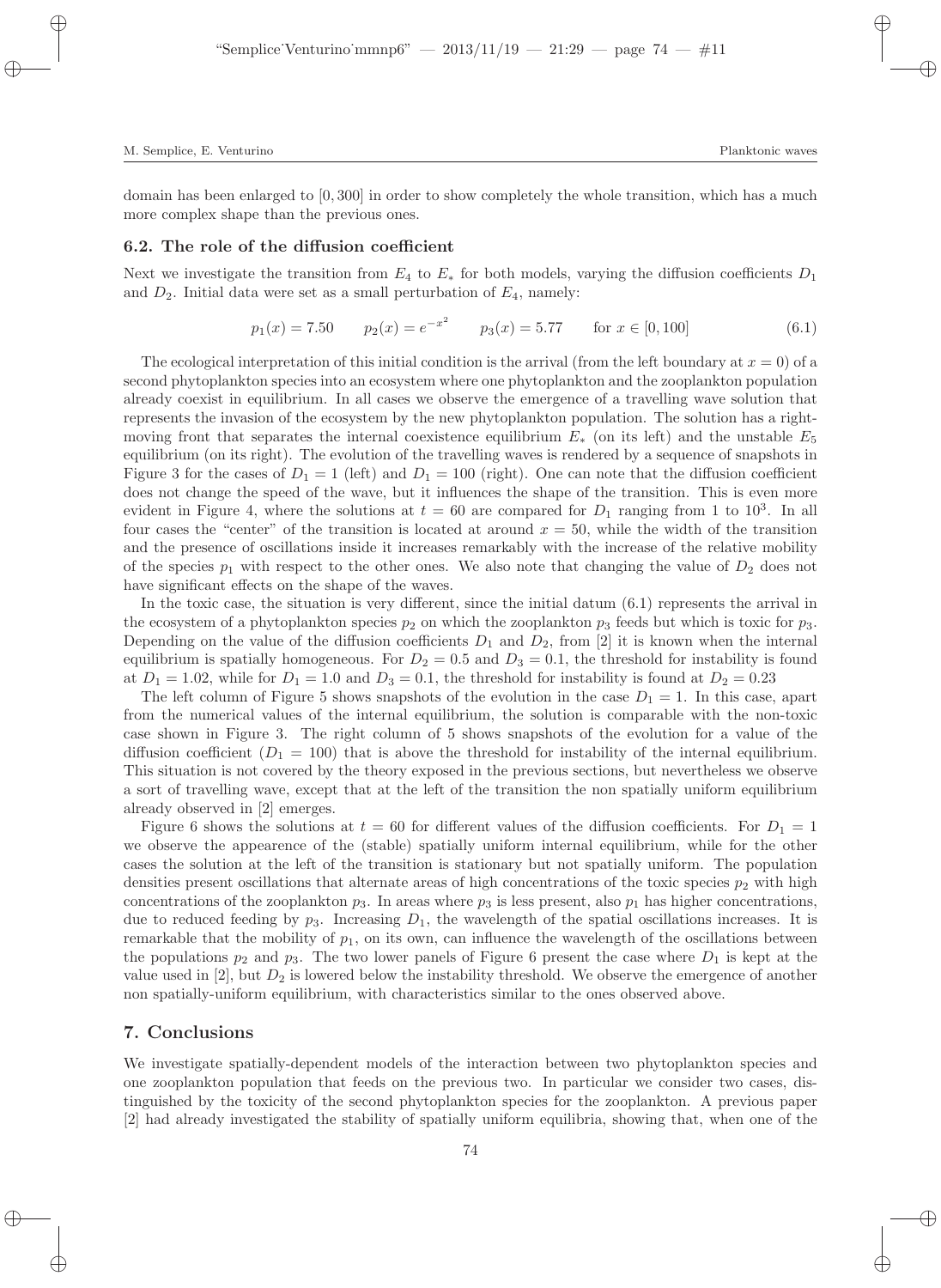

FIGURE 3. Snapshpots for the travelling wa $\mathbf{\overline{v}}$  linking  $E_4$  and  $E_*$  for the non-toxic model.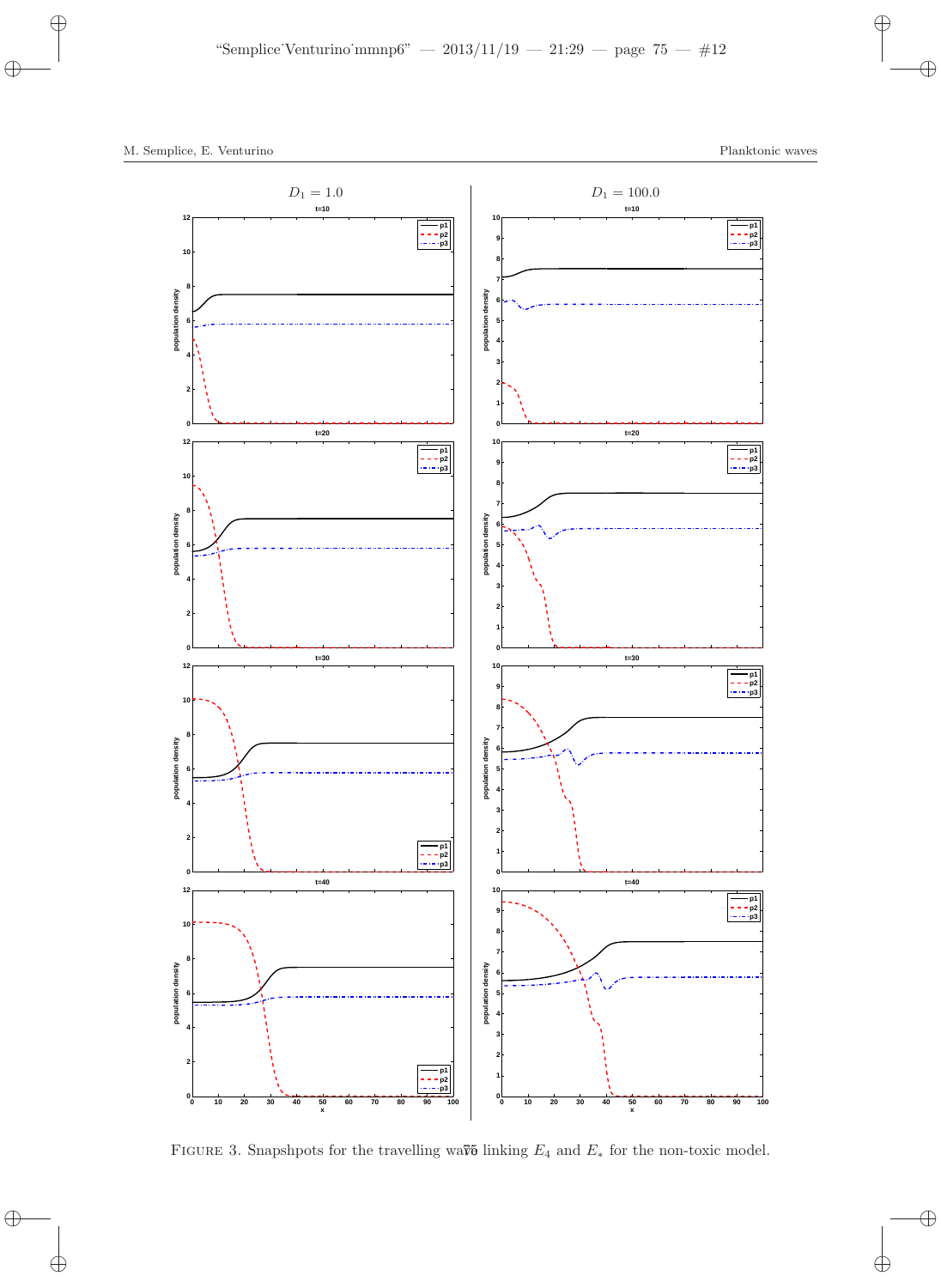

FIGURE 4. Snapshpots at  $t = 60$  for the travelling wave linking  $E_4$  and  $E_*$  in the nontoxic model.

phytoplankton species is toxic for the zooplankton, the spatially uniform coexistence equilibrium is stable only for moderate values of the relative mobility of the phytoplankton species. This result was confirmed numerically, showing that random initial conditions could lead to the emergence of non spatially-uniform stable equilibria and this result was related to the ecological phenomenon of red tides.

In this paper we consider the more realistic situation in which the system is in equilibrium when a new species appears at a single location in the domain, either due to a point contamination of the environment or coming from a nearby ecosystem. Mathematically, this perturbation throws the system off equilibrium at a single location in space (e.g. on the boundary) and may give rise to an invasion wave. The existence of such travelling waves are investigated both analytically and numerically. The analytical study shows the existence of travelling waves linking pairs of equilibria of the system and is limited to the regimes where spatially uniform equilibria exist. The numerical study confirms the previous findings and additionally investigates the other regime too, showing examples of traveling waves that leave behind them the non spatially-uniform coexistence equilibrium of the toxic model.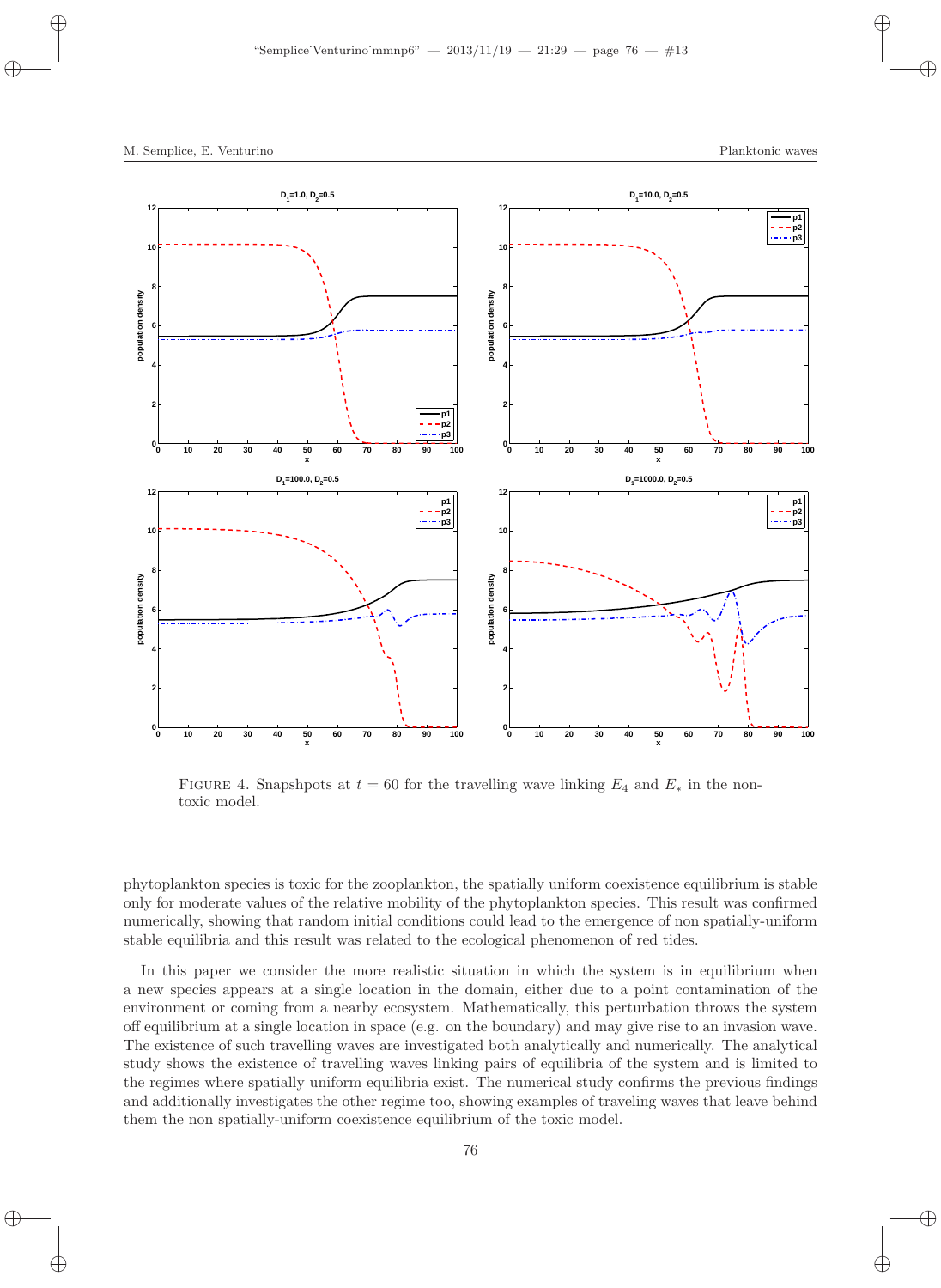

FIGURE 5. Snapshpots for the travelling wave linking  $E_4$  and  $E_*$  for the toxic model for  $D_2 = 0.5$ . Note the different vertical scales.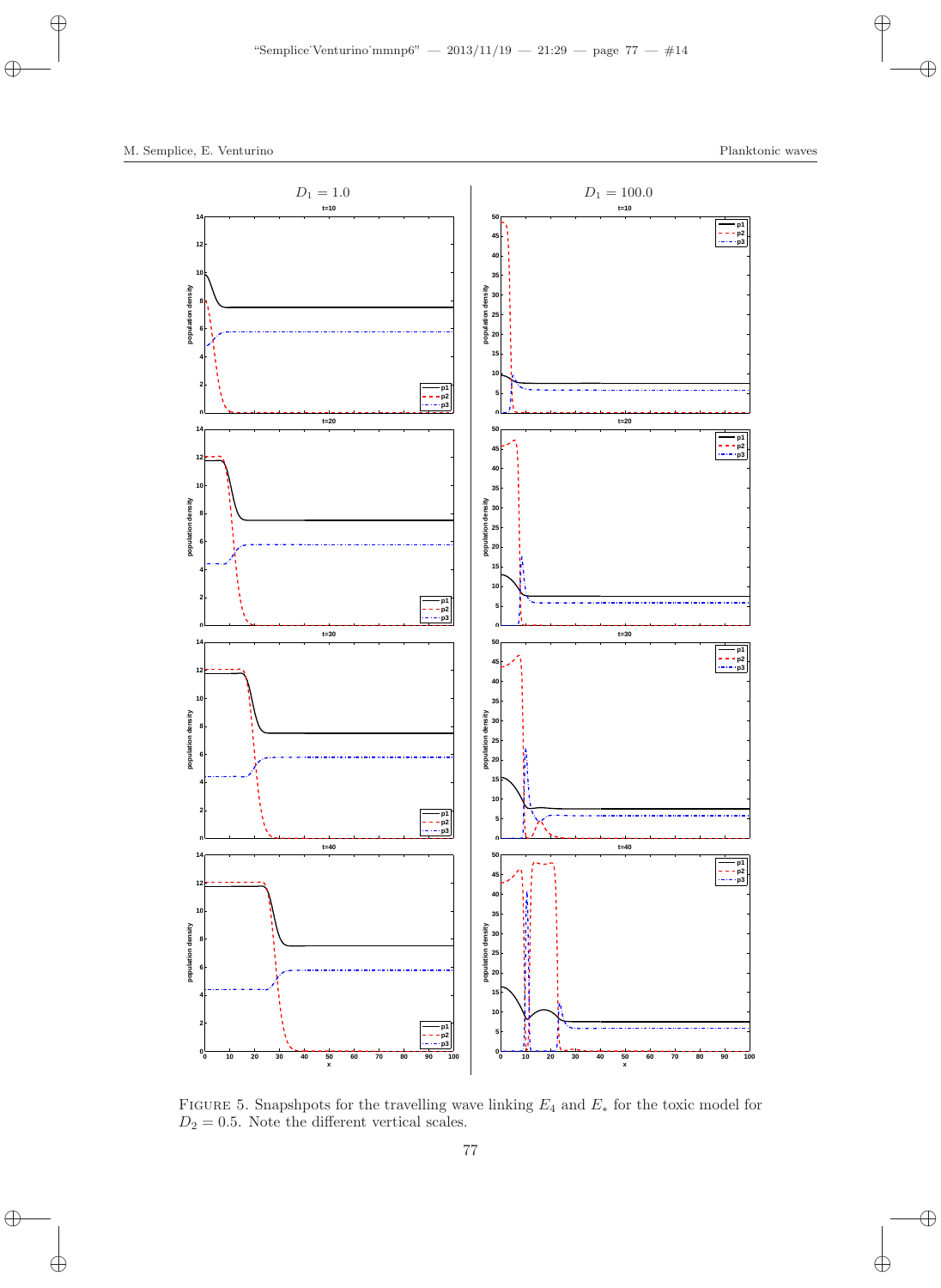

FIGURE 6. Snapshpots at  $t = 60$  for the travelling wave linking  $E_4$  and  $E_*$  in the toxic model. In the first four panels,  $D_1$  was varied,  $D_1 = 1.0, D_1 = 10, D_1 = 100, D_1 = 1000;$ in the lower two,  $D_2$  is changed,  $D_1 = 1.0$ ,  $D_2 = 0.1$  and  $D_1 = 1.0$ ,  $D_2 = 0.2$ ,.